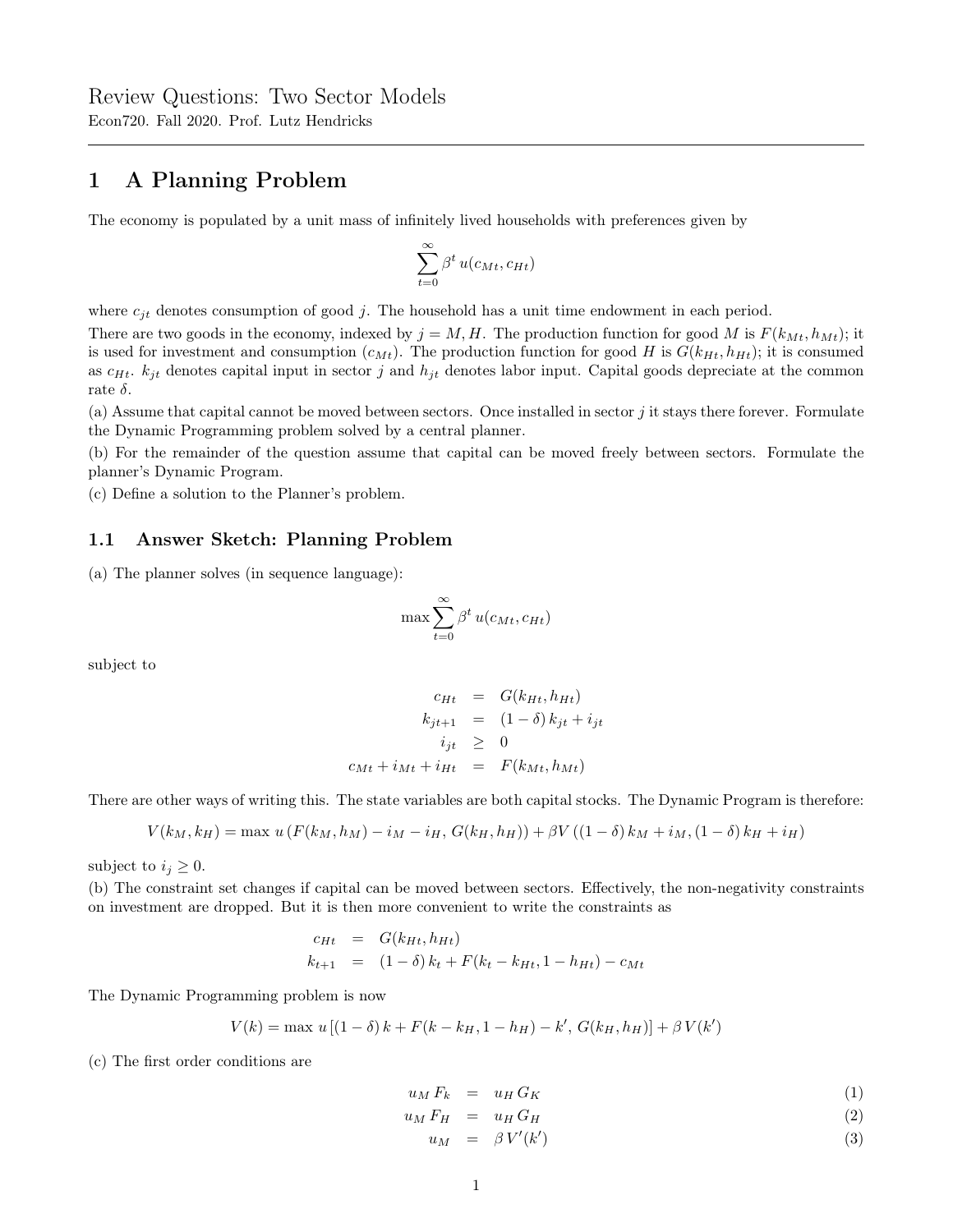The envelope condition is

$$
V'(k) = u_M [(1 - \delta) + F_K]
$$

Combining the last 2 equations yields the standard Euler equation

$$
u_M = \beta u_M(\cdot') \left[ (1 - \delta) + F_K(\cdot') \right] \tag{4}
$$

A solution to the planner's problem (in sequence language) consists of sequences  ${k_t, k_{Ht}, c_{Mt}, c_{Ht}}$  which solve the first-order conditions (1) through (4) and the constraint  $c_{Ht} = G(k_{Ht}, h_{Ht})$ .

### 2 Consumption Taxes in a Growth Model

Consider the following version of the growth model. There is a single representative agent with preferences given by:

$$
\sum_{t=0}^\infty \beta^t \log c_t
$$

where  $c_t$  is consumption in period t, and  $0 < \beta < 1$ . The worker is endowed with one unit of time in each period but does not value leisure.

There are two production sectors. One sector produces the consumption good using a Cobb-Douglas technology:

$$
c_t = k_{ct}^{\theta} n_{ct}^{1-\theta}
$$

where  $k_{ct}$  and  $n_{ct}$  are capital and labor inputs to this sector at time t respectively. The other sector produces capital goods also using a Cobb-Douglas technology:

$$
i_t = Ak_{it}^{\eta} n_{it}^{1-\eta}
$$

where  $k_{it}$  and  $n_{it}$  are capital and labor inputs to the investment sector. Feasibility requires:

$$
(1 - \delta)k_t + i_t = k_{t+1}
$$
  

$$
k_{ct} + k_{it} = k_t
$$
  

$$
n_{ct} + n_{it} = 1
$$

where  $\delta$  is the depreciation rate for physical capital. Thus, we are assuming that capital is completely mobile across sectors. The initial capital stock  $k_0$  is given.

(a) Define a competitive equilibrium for this economy in sequence form.

(b) Define a steady state competitive equilibrium for this economy. Derive an equation to characterize the steady state value of the capital stock.

(c) Assume that the government places a proportional tax on consumption expenditures equal to  $\tau_c$  and then simply throws away the tax revenues. How will this affect the steady state values for the capital stock, investment and consumption? Justify your answer.

#### 2.1 Answer Sketch: Consumption Tax

(a) The numeraire is capital. The price of consumption is  $p_t$ . The household maximizes discounted utility subject to

$$
k_{t+1} = R_{t+1} k_t + w_t - p_t c_t
$$

The Euler equation is

$$
u'(c_t) = \beta R_{t+1} u'(c_{t+1}) p_t / p_{t+1}
$$

Firms in sector  $j$  solve

$$
\max p_j F(k_j, n_j) - r k_j - w n_j
$$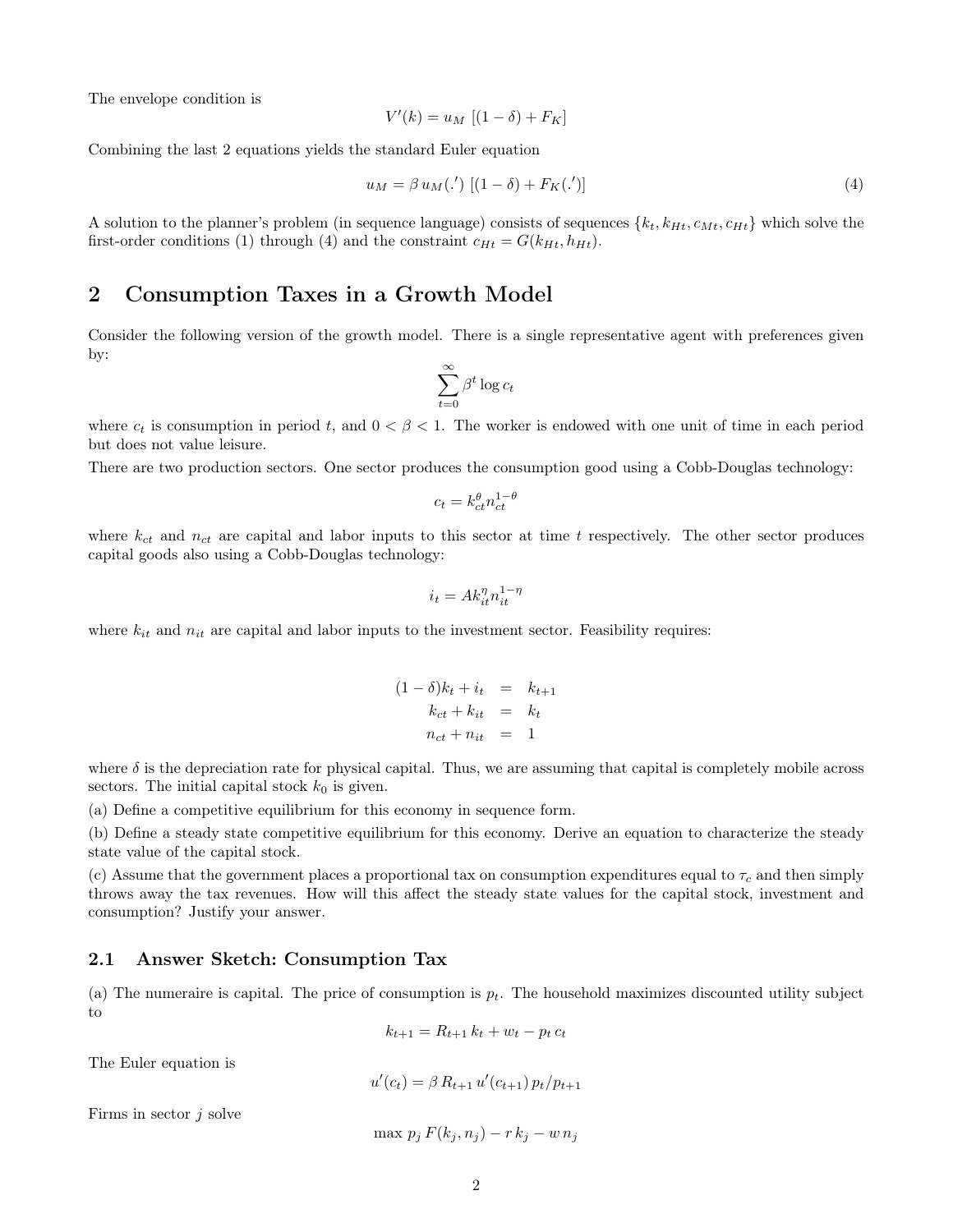First order conditions are

$$
w/p_j = f(x_j) - f'(x_j) x_j
$$
  
\n
$$
r/p_j = f'(x_j)
$$
  
\n
$$
x_j = k_j/n_j
$$

Competitive Equilibrium: Sequences  $\{c_t, k_t, k_{jt}, n_{jt}, R_t, r_t, w_t, p_t\}$  which satisfy:

2 household conditions

4 firm conditions

Market clearing: Labor.  $c = k_c^{\theta} n_c^{1-\theta}$ .  $k_{+1} = A k_i^{\eta} n_i^{1-\eta} + (1 - \delta) k$ . Identities:  $k = k_i + k_c$ .  $R = 1 + r - \delta$ .

(b) Steady state: A steady state consists of the same 10 variables (without the time subscripts), which satisfy the same 11 conditions. The Euler equation becomes  $\beta R = 1$ . The investment firm's FOC determines the capital-labor ratio in that sector:

$$
r = R - 1 + \delta = A \eta x_i^{\eta - 1}
$$

The market clearing condition for good  $i$  implies:

$$
\delta\,k = A\,k_i^\eta\,n_i^{1-\eta}
$$

The requirement that  $w/r$  is the same in both sectors yields

$$
x_c \frac{1-\theta}{\theta} = x_i \frac{1-\eta}{\eta}
$$

Together with

$$
k = k_i + k_c = n_i x_i + (1 - n_i) x_c
$$

we have an equation solving for  $n_i$ :

$$
k = A n_i x_i^{\eta} / \delta = n_i x_i + (1 - n_i) x_c
$$

The solution is

$$
n_i = x_i^{1-\eta} \, \delta / A
$$

Hence,  $k = x_i$ .

(c) Consumption tax: The only change is in the household budget constraint, where prices are replaced with  $(1+\tau) p_t$ . This does not affect the Euler equation or any of the other equations used in the derivation of the steady state value of k. The only change is that consumption falls by the amount of the tax.

## 3 Two technologies

Consider an economy with a large number of infinitely lived identical households with preferences given by

$$
\sum_{t=0}^{\infty} \beta^t \log c_t.
$$

Each household is endowed with  $k_0$  units of capital in period 0 and 1 unit of labor each period. The number of households in period t is  $N_t$ , where  $N_{t+1} = \eta N_t$ ,  $\eta > 1$ . For simplicity, assume that  $N_0 = 1$ .

We will consider two alternative technologies for this economy:

Technology 1:

$$
Y_t = \gamma^t K_t^{\theta} N_t^{1-\theta}
$$

Technology 2:

$$
Y_t = \gamma^t K_t^{\mu} N_t^{\phi} L_t^{1-\mu-\phi}
$$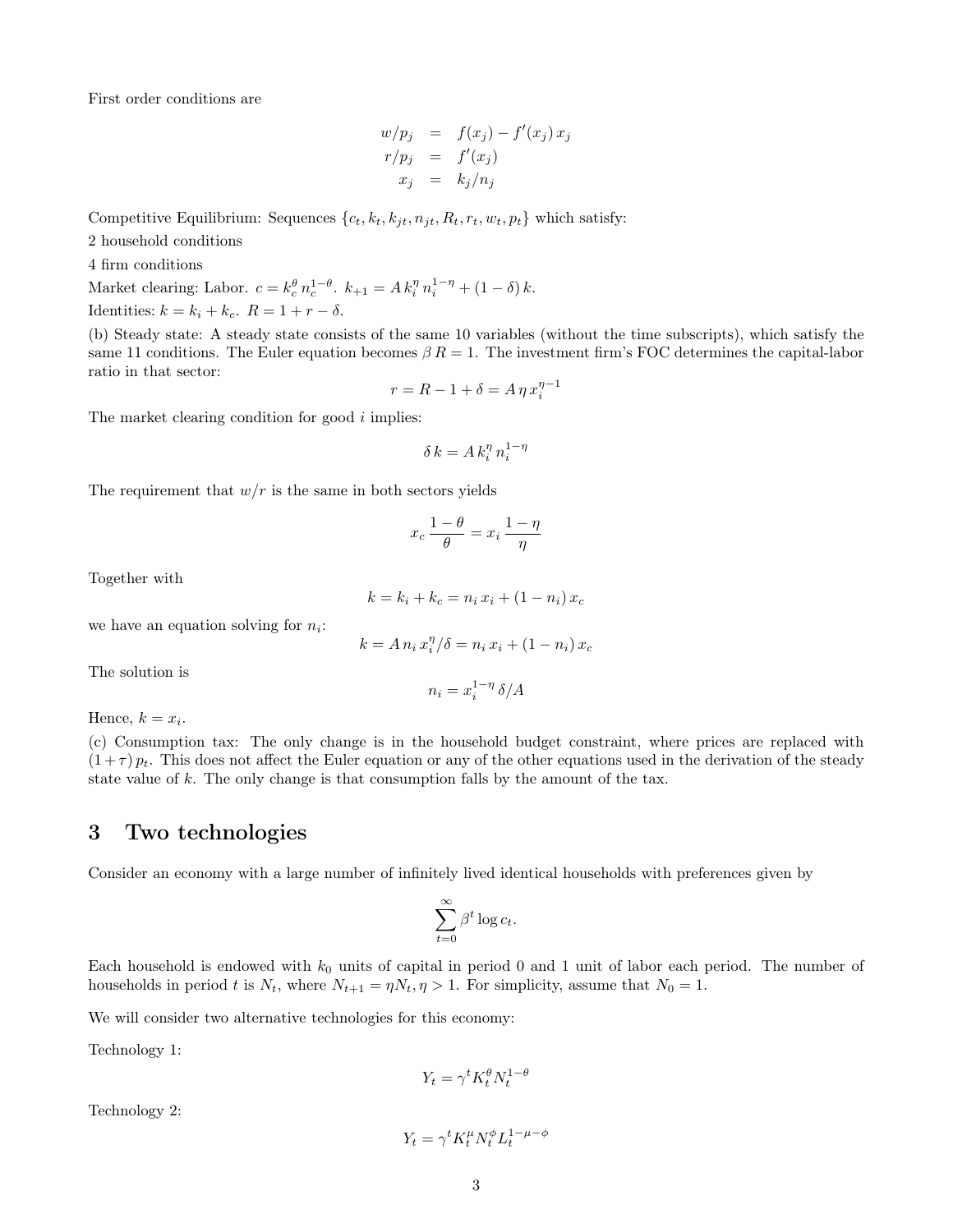In these technologies,  $\gamma > 1$  is the rate of exogenous total factor productivity growth,  $K_t$  is total (not per capita) capital,  $Y_t$  is total output, and  $L_t$  is the total stock of land. Land is assumed to be a fixed factor; it can not be produced and does not depreciate. To simplify without loss of generality, assume that  $L_t = 1$  for all t.

The resource constraint, assuming 100% depreciation of capital each period is given by

$$
N_t c_t + K_{t+1} \leq Y_t;
$$

with  $K_0 = k_0$  given.

- 1. Suppose that the only technology available is the first one.
	- (a) Formulate, as a dynamic programming problem, the social planner's problem that weights all individuals utility equally. That is, the planner weights utility in period t by the number of identical agents alive in that period.
	- (b) Characterize the balanced growth path of this economy. ("Characterize" means that you must derive a set of equations that determines all endogenous variables along this path. You do not need to solve these equations.) Solve explicitly for the growth rate of per capital consumption  $(c_t)$  along this path.
- 2. Repeat part 1 using the second technology in place of the first.
- 3. Compare how the rate of population growth  $\eta$  affects the rate of per capita growth in the two cases. Provide an explanation for your findings.

#### 3.1 Answer: Two technologies<sup>1</sup>

1a. The sequence problem of the social planner is

$$
\max_{\{K_{t+1}\}_{t=0}^{\infty}} \sum_{t=0}^{\infty} N_t \beta^t \log c_t,
$$

subject to

$$
N_t c_t + K_{t+1} = \gamma^t K_t^{\theta} N_t^{1-\theta}, K_0
$$
 given.

and

$$
N_{t+1} = \eta N_t = \eta (\eta^t N_0) = \eta^{t+1}.
$$

The planner's problem can be rewritten as

$$
\max_{\{K_{t+1}\}_{t=0}^{\infty}} \sum_{t=0}^{\infty} (\beta \eta)^t \log c_t,
$$

subject to

$$
c_t = \gamma^t \left(\frac{K_t}{\eta^t}\right)^{\theta} - \frac{K_{t+1}}{\eta^t}; \ K_0 \text{ given.}
$$
 (5)

The dynamic program of the social planner is then

$$
V(K,t) = \max_{K'} \left\{ \log \left[ \gamma^t \left( \frac{K}{\eta^t} \right)^{\theta} - \frac{K'}{\eta^t} \right] + \beta \eta \ V(K',t) \right\},
$$
  
subject to  $t' = t + 1$ .

1b. To characterize the balanced growth path of this economy:

<sup>&</sup>lt;sup>1</sup>Due to Joydeep Bhattacharya.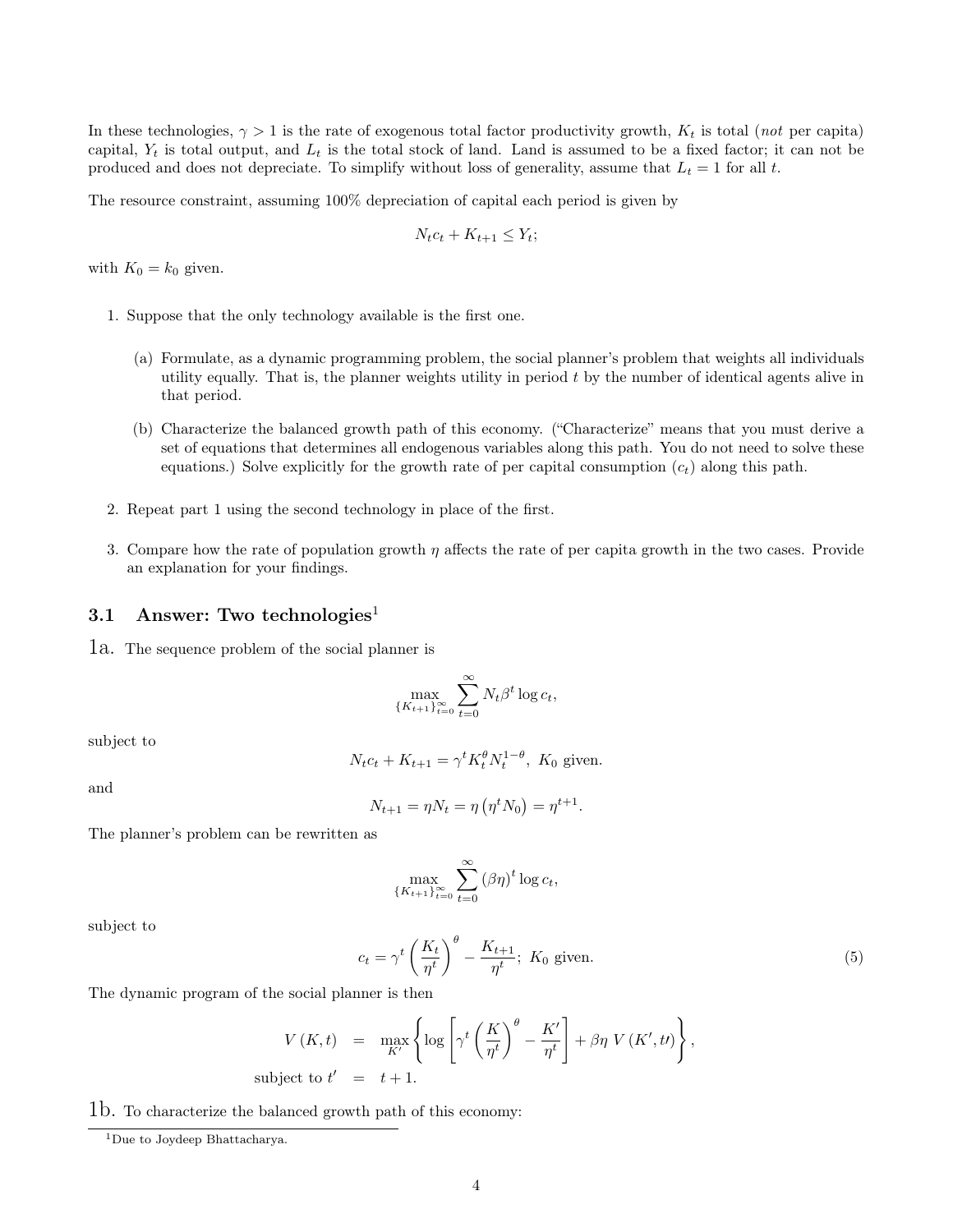For w.r.t. 
$$
K' \colon \frac{1}{\eta^t c} = \beta \eta V_1(K', t'),
$$

\nEC w.r.t  $K \colon V_1(K, t) = \frac{1}{c} \theta \left(\frac{\gamma}{\eta}\right)^t \left(\frac{K}{\eta^t}\right)^{\theta - 1}.$ 

Combining the two obtains the Euler equation:

$$
\frac{1}{\eta^t c} = \frac{\beta}{c'} \theta \left(\frac{\gamma}{\eta}\right)^{t'} \left(\frac{K'}{\eta^{t'}}\right)^{\theta - 1}
$$

or (reverting to the time notation)

$$
\frac{1}{c_t} = \frac{\beta}{c_{t+1}} \theta \gamma^{t+1} \left(\frac{K_{t+1}}{\eta^{t+1}}\right)^{\theta-1}.
$$
\n(6)

,

Along a balanced growth path (per capita variables grow at a constant rate, say  $g$  – remember that  $K_t$  is total capital stock):

$$
c_t = g^t \bar{c}; \tag{7}
$$

$$
K_t = (g\eta)^t \bar{K} \tag{8}
$$

This, with (6), implies:

$$
1 = \frac{\beta}{g} \theta \gamma^{t+1} \left( g^{t+1} \bar{K} \right)^{\theta - 1} . \tag{9}
$$

The resource constraint (5) on the balanced growth path

$$
g^t \bar{c} = \gamma^t \left( \frac{(g\eta)^t \bar{K}}{\eta^t} \right)^\theta - \frac{(g\eta)^{t+1} \bar{K}}{\eta^t} \Rightarrow
$$
 (10)

$$
\left(\gamma g^{\theta}\right)^{t} \bar{K}^{\theta} = g^{t} \left(\bar{c} + g\eta \bar{K}\right)
$$
\n(11)

Equations (7) - (11) characterize the balanced growth path of this economy. Observe that (11) can hold for all t is iff  $\bar{K}^{\theta} = \bar{c} + g\eta \bar{K}$  and

$$
\gamma g^{\theta} = g \Leftrightarrow g = (\gamma)^{\frac{1}{1-\theta}}
$$

We could have arrived at the same result by using  $(9)$ , which will hold for all t iff

$$
g = (\gamma)^{\frac{1}{1-\theta}}
$$
 and  $\bar{K} = \left(\frac{\beta\theta}{g}\right)^{\frac{1}{1-\theta}}$ 

2a.The sequence problem of the social planner is

$$
\max_{\{K_{t+1}\}_{t=0}^{\infty}} \sum_{t=0}^{\infty} N_t \beta^t \log c_t,
$$

subject to

$$
N_t c_t + K_{t+1} = \gamma^t K_t^{\mu} N_t^{\phi}, \ K_0 \text{ given.}
$$

and

$$
N_{t+1} = \eta N_t = \eta (\eta^t N_0) = \eta^{t+1}.
$$

The planner's problem can be rewritten as

$$
\max_{\{K_{t+1}\}_{t=0}^{\infty}} \sum_{t=0}^{\infty} (\beta \eta)^t \log c_t,
$$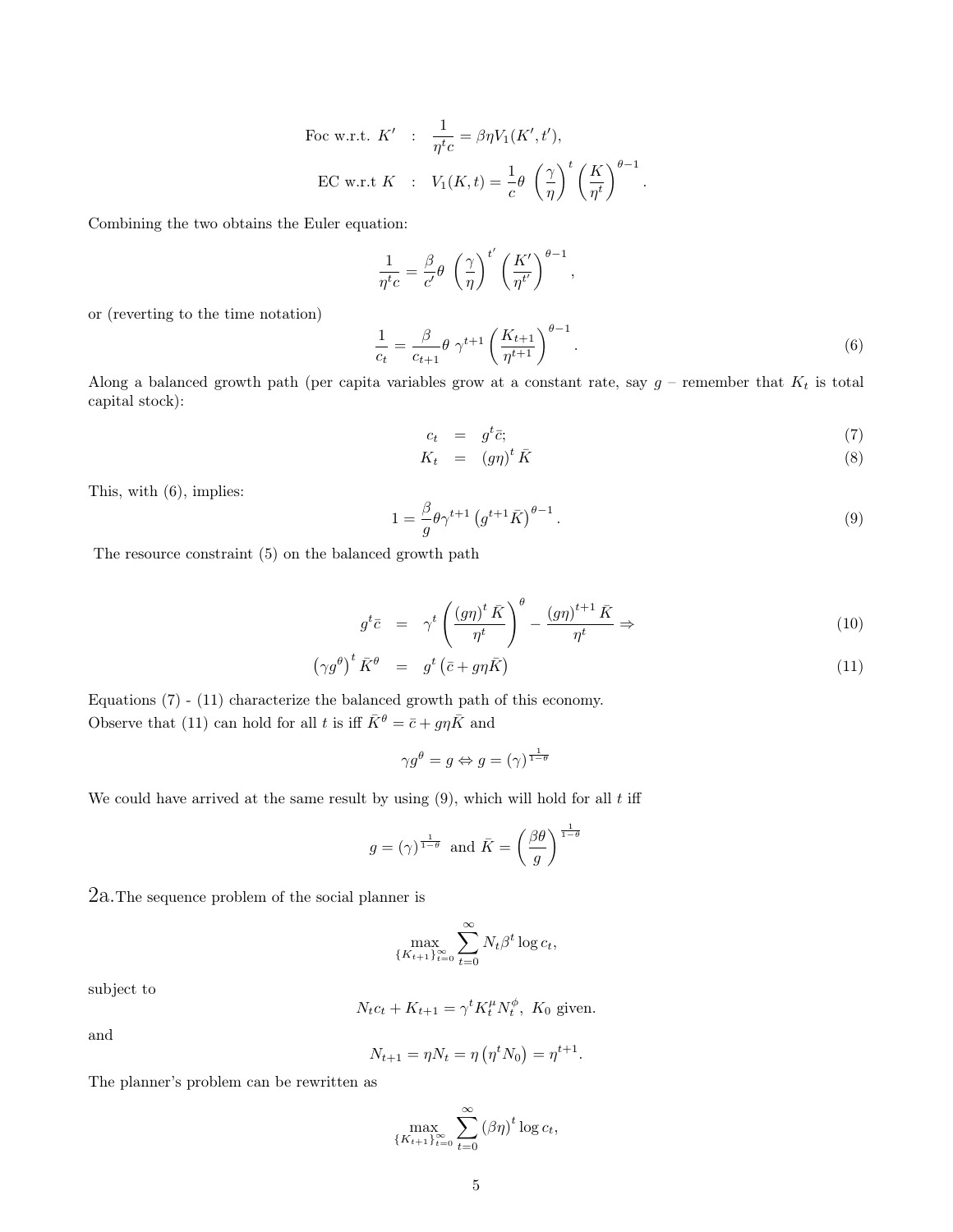subject to

$$
c_t = \gamma^t K_t^{\mu} \left( \eta^t \right)^{\phi - 1} - \frac{K_{t+1}}{\eta^t}; \ K_0 \text{ given.}
$$
 (12)

The dynamic program of the social planner is then

$$
V(K,t) = \max_{K'} \left\{ \log \left[ \gamma^t K^{\mu} (\eta^t)^{\phi-1} - \frac{K'}{\eta^t} \right] + \beta \eta V(K',t') \right\},\
$$
subject to  $t' = t + 1$ .

2b. To characterize the balanced growth path of this economy:

For w.r.t. 
$$
K' : \frac{1}{\eta^t c} = \beta \eta V_1(K', t'),
$$

\nEC w.r.t  $K : V_1(K, t) = \frac{1}{c} \mu \gamma^t K^{\mu - 1} (\eta^t)^{\phi - 1}.$ 

Combining the two obtains the Euler equation:

$$
\frac{1}{\eta^t c} = \frac{\beta \eta}{c'} \mu \gamma^{t'} \left(K'\right)^{\mu-1} \left(\eta^{t'}\right)^{\phi-1}
$$

or (reverting to the time notation)

$$
\frac{1}{c_t} = \frac{\beta}{c_{t+1}} \mu \gamma^{t+1} \left( K_{t+1} \right)^{\mu-1} \left( \eta^{t+1} \right)^{\phi} . \tag{13}
$$

,

Once again, on the balanced growth path:

$$
c_t = g^t \bar{c}; \tag{14}
$$

$$
K_t = (g\eta)^t \bar{K}.\tag{15}
$$

This, with (13), gets

$$
1 = \frac{\beta}{g} \mu \gamma^{t+1} \left( (g\eta)^{t+1} \bar{K} \right)^{\mu-1} \left( \eta^{t+1} \right)^{\phi} . \tag{16}
$$

The resource constraint (5) on the balanced growth path:

$$
g^t \bar{c} = \gamma^t \left( \left( g \eta \right)^t \bar{K} \right)^\mu \left( \eta^t \right)^{\phi - 1} - \frac{\left( g \eta \right)^{t+1} \bar{K}}{\eta^t} \Rightarrow \tag{17}
$$

$$
\left(\gamma g^{\mu}\eta^{\phi+\mu-1}\right)^{t}\bar{K}^{\mu} = g^{t}\left(\bar{c}+g\eta\bar{K}\right). \tag{18}
$$

Equations (7) - (11) characterize the balanced growth path of this economy.

Observe that  $(11)$  can hold for all  $t$  iff

$$
\bar{K}^{\mu} = \bar{c} + g\eta \bar{K} \text{ and } \tag{19}
$$

$$
g = \gamma g^{\mu} \eta^{\phi + \mu - 1} \Leftrightarrow g = \left(\frac{\gamma}{\eta^{1 - \phi - \mu}}\right)^{\frac{1}{1 - \mu}}
$$
\n(20)

Once again, one can arrive at the same result by using  $(16)$ , which will hold only if q is as above and

$$
\bar{K} = \left(\frac{\beta\mu}{g}\right)^{\frac{1}{1-\mu}}
$$

3. In the first case  $\eta$  does not affect g. In the second, g is inversely proportional to  $\eta$ : a higher population growth rate reduces the growth rate of per capita variables in the economy (it is even possible that  $g < 1$ ). With the first technology, the economy accumulates capital on a balanced growth path consistent with the growth of enhanced labor. One can think of the productivity growth as labor-enhancing (i.e., labor efficiency growing at the rate of